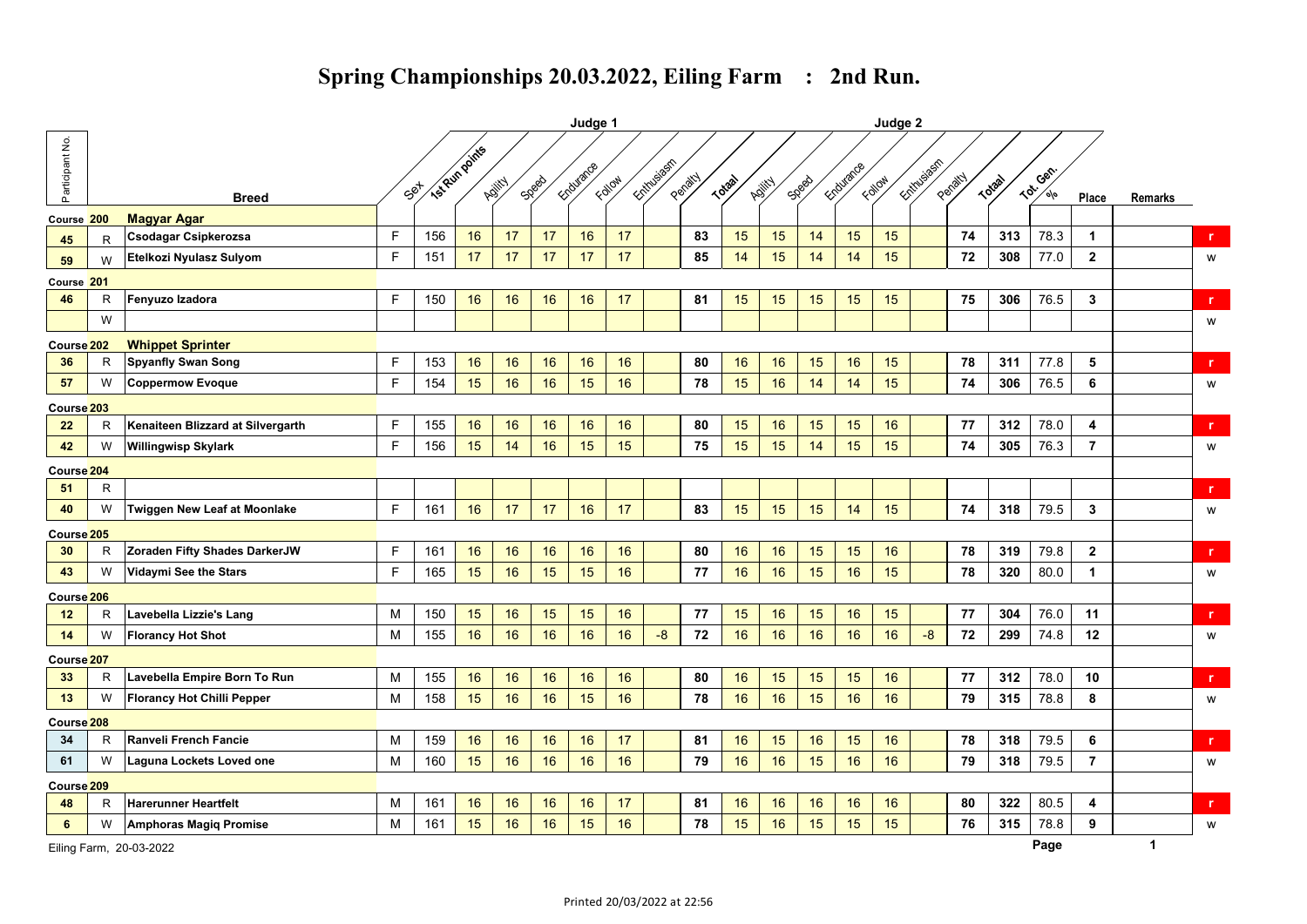|                           |              |                          | Judge 1     |                |                |              |           |        |            |         |             |               |              |           |        |             |         |             |              |        |                 |              |                |
|---------------------------|--------------|--------------------------|-------------|----------------|----------------|--------------|-----------|--------|------------|---------|-------------|---------------|--------------|-----------|--------|-------------|---------|-------------|--------------|--------|-----------------|--------------|----------------|
|                           |              |                          |             | Isl Run points |                |              | Endurance | Follow | Entry Sean | Penalty | <b>TO38</b> |               | <b>SDBBB</b> | Endurance | Edioxy | Entry Space | Penatty | <b>TO38</b> | <b>TO3a1</b> |        |                 |              |                |
| Deeln.-Nr.                |              | Ras                      | $\sqrt{50}$ |                | <b>Killick</b> | <b>SDRBD</b> |           |        |            |         |             | <b>Adjity</b> |              |           |        |             |         |             |              | $\phi$ | Place           | Remarks      |                |
| Course 210                |              | <b>Whippet Sprinter</b>  |             |                |                |              |           |        |            |         |             |               |              |           |        |             |         |             |              |        |                 |              |                |
| 3                         | R            | Veloxcanis Solis Valens  | M           | 161            | 16             | 16           | 17        | 16     | 17         |         | 82          | 15            | 16           | $16$      | 15     | 16          |         | 78          | 321          | 80.3   | $5\phantom{.0}$ |              | r.             |
| 50                        | W            | Moonlake My Way          | ${\sf M}$   | 161            | 17             | 16           | 17        | 16     | 17         |         | 83          | 16            | 16           | 16        | 16     | 16          |         | 80          | 324          | 81.0   | $\mathbf{3}$    |              | ${\mathsf w}$  |
| Course 211                |              |                          |             |                |                |              |           |        |            |         |             |               |              |           |        |             |         |             |              |        |                 |              |                |
| 58                        | $\mathsf{R}$ | Zoraden Bright Star      | M           | 162            | 17             | 18           | 18        | 16     | 17         |         | 86          | 16            | 16           | 16        | 15     | $16\,$      |         | 79          | 327          | 81.8   | $\mathbf{1}$    |              | $\mathbf{r}$   |
| $\overline{1}$            | W            | <b>Bedazzle Navy Boy</b> | ${\sf M}$   | 163            | 17             | 18           | 17        | 16     | 17         |         | 85          | 16            | 16           | 16        | 15     | 16          |         | 79          | 327          | 81.8   | $\overline{2}$  |              | ${\mathsf w}$  |
| Course <sub>212</sub>     |              | #VALUE!                  |             |                |                |              |           |        |            |         |             |               |              |           |        |             |         |             |              |        |                 |              |                |
| $\mathbf{x}$              | $\mathsf R$  |                          |             |                |                |              |           |        |            |         |             |               |              |           |        |             |         |             |              |        |                 |              | $\mathbf r$    |
| $\mathbf{x}$              | W            |                          |             |                |                |              |           |        |            |         |             |               |              |           |        |             |         |             |              |        |                 |              | ${\mathsf w}$  |
| Course <sub>213</sub>     |              | #VALUE!                  |             |                |                |              |           |        |            |         |             |               |              |           |        |             |         |             |              |        |                 |              |                |
| $\mathbf x$               | ${\sf R}$    |                          |             |                |                |              |           |        |            |         |             |               |              |           |        |             |         |             |              |        |                 |              | r              |
| $\mathbf x$               | W            |                          |             |                |                |              |           |        |            |         |             |               |              |           |        |             |         |             |              |        |                 |              | ${\mathsf w}$  |
| Course <sub>214</sub>     |              | #VALUE!                  |             |                |                |              |           |        |            |         |             |               |              |           |        |             |         |             |              |        |                 |              |                |
| $\mathbf{x}$              | $\mathsf{R}$ |                          |             |                |                |              |           |        |            |         |             |               |              |           |        |             |         |             |              |        |                 |              | $\mathbf{r}$   |
| $\mathbf{x}$              | W            |                          |             |                |                |              |           |        |            |         |             |               |              |           |        |             |         |             |              |        |                 |              | W              |
| Course <sub>215</sub>     |              | #VALUE!                  |             |                |                |              |           |        |            |         |             |               |              |           |        |             |         |             |              |        |                 |              |                |
| $\boldsymbol{\mathsf{x}}$ | $\mathsf{R}$ |                          |             |                |                |              |           |        |            |         |             |               |              |           |        |             |         |             |              |        |                 |              | $\mathbf r$    |
| $\mathbf x$               | W            |                          |             |                |                |              |           |        |            |         |             |               |              |           |        |             |         |             |              |        |                 |              | ${\mathsf w}$  |
| Course <sub>216</sub>     |              | #VALUE!                  |             |                |                |              |           |        |            |         |             |               |              |           |        |             |         |             |              |        |                 |              |                |
| $\boldsymbol{\mathsf{x}}$ | $\mathsf{R}$ |                          |             |                |                |              |           |        |            |         |             |               |              |           |        |             |         |             |              |        |                 |              | $\mathbf{r}$ . |
| $\mathbf{x}$              | W            |                          |             |                |                |              |           |        |            |         |             |               |              |           |        |             |         |             |              |        |                 |              | w              |
| Course <sub>217</sub>     |              | #VALUE!                  |             |                |                |              |           |        |            |         |             |               |              |           |        |             |         |             |              |        |                 |              |                |
| $\mathbf x$               | $\mathsf{R}$ |                          |             |                |                |              |           |        |            |         |             |               |              |           |        |             |         |             |              |        |                 |              | in.            |
| $\mathbf x$               | W            |                          |             |                |                |              |           |        |            |         |             |               |              |           |        |             |         |             |              |        |                 |              | ${\mathsf w}$  |
| Course <sub>218</sub>     |              | #VALUE!                  |             |                |                |              |           |        |            |         |             |               |              |           |        |             |         |             |              |        |                 |              |                |
| $\mathbf x$               | $\mathsf{R}$ |                          |             |                |                |              |           |        |            |         |             |               |              |           |        |             |         |             |              |        |                 |              | r              |
| $\mathbf x$               | W            |                          |             |                |                |              |           |        |            |         |             |               |              |           |        |             |         |             |              |        |                 |              | ${\mathsf w}$  |
| Course <sub>219</sub>     |              | #VALUE!                  |             |                |                |              |           |        |            |         |             |               |              |           |        |             |         |             |              |        |                 |              |                |
| $\boldsymbol{\mathsf{x}}$ | $\mathsf R$  |                          |             |                |                |              |           |        |            |         |             |               |              |           |        |             |         |             |              |        |                 |              | $\mathbf{r}$   |
| $\mathbf x$               | W            |                          |             |                |                |              |           |        |            |         |             |               |              |           |        |             |         |             |              |        |                 |              | w              |
|                           |              | Eiling Farm, 20-03-2022  |             |                |                |              |           |        |            |         |             |               |              |           |        |             |         |             |              | Page   |                 | $\mathbf{2}$ |                |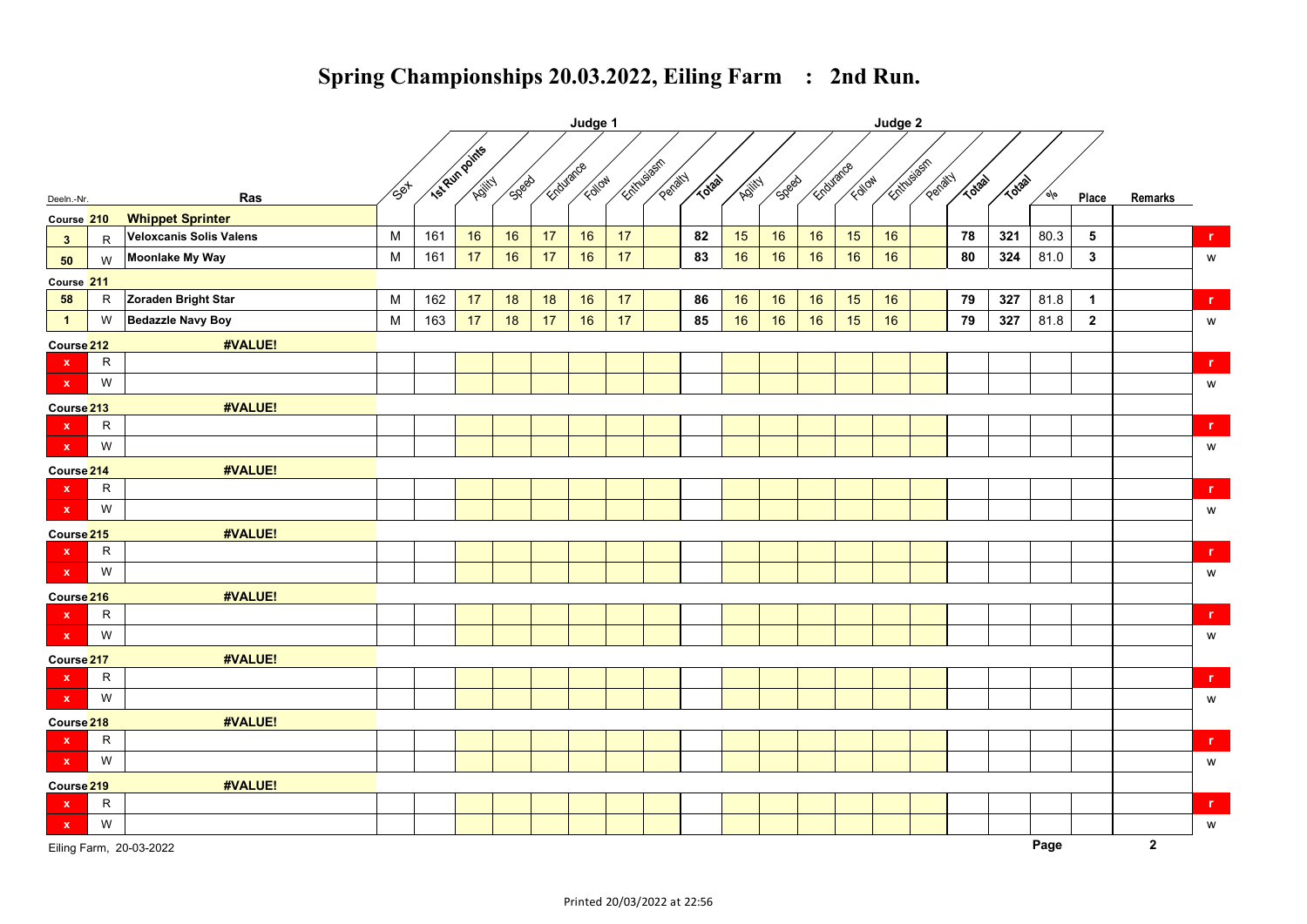|                       |   |                                        | Judge 1               |     |                      |              |           |        |    |                               |       |                 |                 | Judge 2   |        |                   |         |              |       |      |                         |              |              |
|-----------------------|---|----------------------------------------|-----------------------|-----|----------------------|--------------|-----------|--------|----|-------------------------------|-------|-----------------|-----------------|-----------|--------|-------------------|---------|--------------|-------|------|-------------------------|--------------|--------------|
|                       |   |                                        |                       |     | <b>IS Run points</b> |              | Endurance | Follow |    | <b>Entire Bash</b><br>Penalty | Todal |                 |                 | Endurance | Follow | <b>Extragally</b> | Penalty | <b>TOTAL</b> | TO3ab |      |                         |              |              |
| Deeln.-Nr.            |   | <b>Ras</b>                             | $\sqrt{5}e^{i\theta}$ |     | Adjity               | <b>Speed</b> |           |        |    |                               |       | Adjity          | <b>Spect</b>    |           |        |                   |         |              |       | o/o` | Place                   | Remarks      |              |
| Course 212            |   | <b>Podenco Ibicenco</b>                |                       |     |                      |              |           |        |    |                               |       |                 |                 |           |        |                   |         |              |       |      |                         |              |              |
| 10                    | R | <b>Abbotsoak Music Of The Nite</b>     | М                     | 150 | 14                   | 14           | 15        | 16     | 14 |                               | 73    | 14              | 15              | 14        | 15     | 15                |         | 73           | 296   | 74.0 | $\overline{2}$          |              | r.           |
| 65                    | W | Abbotsoak Grease Lightenin             | М                     | 148 | 15                   | 15           | 15        | 16     | 16 |                               | 77    | 14              | 15              | 15        | 15     | 15                |         | 74           | 299   | 74.8 | $\mathbf{1}$            |              | W            |
| Course 213            |   |                                        |                       |     |                      |              |           |        |    |                               |       |                 |                 |           |        |                   |         |              |       |      |                         |              |              |
| 63                    | R | Abbotsoak Any dream will do            | М                     | 131 | 16                   | 16           | 16        | 15     | 15 |                               | 78    | 14              | 15              | 15        | 15     | 15                |         | 74           | 283   | 70.8 | 3                       |              | r            |
| 64                    | W | <b>Abbotsoak Matilda</b>               | F                     | 101 | 13                   | 14           | 14        | 13     | 14 |                               | 68    | 12 <sup>°</sup> | 12              | 12        | 12     | 12                |         | 60           | 229   | 57.3 | $\overline{\mathbf{4}}$ |              | W            |
| Course <sub>214</sub> |   | <b>Afghan Hound</b>                    |                       |     |                      |              |           |        |    |                               |       |                 |                 |           |        |                   |         |              |       |      |                         |              |              |
| 35                    | R | <b>Way Up Travis Scott</b>             | м                     | 155 | 17                   | 17           | 17        | 17     | 18 |                               | 86    | 15              | 15              | 15        | 15     | 15                |         | 75           | 316   | 79.0 | $\mathbf{1}$            |              | r.           |
| 41                    | W | <b>Laavas Opportunity Scent</b>        | F                     | 130 | 10                   | 10           | 10        | 10     | 10 |                               | 50    | 10              | 10 <sup>°</sup> | 10        | 10     | 10                |         | 50           | 230   | 57.5 | $\overline{2}$          |              | W            |
| Course <sub>215</sub> |   | <b>Borzoi</b>                          |                       |     |                      |              |           |        |    |                               |       |                 |                 |           |        |                   |         |              |       |      |                         |              |              |
| 67                    | R | <b>Cwmcoed Polka</b>                   | F.                    | 103 | 12                   | 12           | 12        | 12     | 12 |                               | 60    | 12              | 12              | 12        | 12     | 12                |         | 60           | 223   | 55.8 | $\mathbf{1}$            |              | r.           |
|                       | W |                                        |                       |     |                      |              |           |        |    |                               |       |                 |                 |           |        |                   |         |              |       |      |                         |              | W            |
| Course <sub>216</sub> |   | <b>Deerhound</b>                       |                       |     |                      |              |           |        |    |                               |       |                 |                 |           |        |                   |         |              |       |      |                         |              |              |
| 39                    | R | Kirjojax Harris                        | М                     | 153 | 17                   | 17           | 17        | 17     | 17 |                               | 85    | 14              | 14              | 14        | 14     | 14                |         | 70           | 308   | 77.0 | $\mathbf{1}$            |              | $\mathbf{r}$ |
| 38                    | W | Kilbourne Louisa Chick at Kirjojax     | F.                    | 105 | 11                   | 11           | 11        | 11     | 11 |                               | 55    | 11              | 11              | 11        | 11     | 11                |         | 55           | 215   | 53.8 | $\overline{2}$          |              | W            |
| Course <sub>217</sub> |   | <b>Whippet Standard</b>                |                       |     |                      |              |           |        |    |                               |       |                 |                 |           |        |                   |         |              |       |      |                         |              |              |
| 56                    | R | <b>Coppermow Velar</b>                 | F.                    | 163 | 16                   | 16           | 16        | 16     | 16 |                               | 80    | 17              | 18              | 17        | 18     | 17                |         | 87           | 330   | 82.5 | 6                       |              | r.           |
| 60                    | W | Laguna Lawns Luna of Cairdean          | F.                    | 164 | 15                   | 16           | 16        | 15     | 16 |                               | 78    | 17              | 17              | 17        | 17     | 16                |         | 84           | 326   | 81.5 | $\overline{7}$          |              | W            |
| Course <sub>218</sub> |   |                                        |                       |     |                      |              |           |        |    |                               |       |                 |                 |           |        |                   |         |              |       |      |                         |              |              |
| 37                    | R | <b>Ryemeadows Mabel</b>                | F.                    | 165 | 16                   | 17           | 16        | 16     | 16 |                               | 81    | 17              | 18              | 17        | 17     | 17                |         | 86           | 332   | 83.0 | 4                       |              | r            |
| 16                    | W | <b>Ringmore Day Lily</b>               | F.                    | 166 | 15                   | 15           | 14        | 15     | 15 |                               | 74    | 16              | 16              | 16        | 15     | 15                |         | 78           | 318   | 79.5 | 10                      |              | W            |
| Course <sub>219</sub> |   |                                        |                       |     |                      |              |           |        |    |                               |       |                 |                 |           |        |                   |         |              |       |      |                         |              |              |
| 55                    | R | Silverhare fortis saxon                | F.                    | 166 | 16                   | 17           | 16        | 16     | 16 |                               | 81    | 16              | 16              | 16        | 15     | 16                |         | 79           | 326   | 81.5 | 8                       |              | r.           |
| 47                    | W | Northwhip She's A Lady of Whisterfield | E                     | 168 | 15                   | 16           | 15        | 15     | 16 |                               | 77    | 16              | 16              | 16        | 15     | 15                |         | 78           | 323   | 80.8 | 9                       |              | W            |
| Course 220            |   |                                        |                       |     |                      |              |           |        |    |                               |       |                 |                 |           |        |                   |         |              |       |      |                         |              |              |
| $\boldsymbol{4}$      | R | <b>Veloxcanis Solis Victrix</b>        | F.                    | 169 | 15                   | 16           | 16        | 16     | 16 |                               | 79    | 17              | 17              | 16        | 17     | 17                |         | 84           | 332   | 83.0 | 5                       |              | r.           |
| 23                    | W | Veloxcanis Solis Venatrix              | F                     | 171 | 16                   | 16           | 16        | 16     | 16 |                               | 80    | 17              | 17              | 17        | 16     | 17                |         | 84           | 335   | 83.8 | $\mathbf{3}$            |              | W            |
| Course <sup>221</sup> |   |                                        |                       |     |                      |              |           |        |    |                               |       |                 |                 |           |        |                   |         |              |       |      |                         |              |              |
| 44                    | R | <b>Welsh Daffodil</b>                  | F.                    | 172 | 15                   | 17           | 16        | 16     | 16 |                               | 80    | 17              | 17              | 17        | 17     | 17                |         | 85           | 337   | 84.3 | $\mathbf{2}$            |              | $\mathbf{r}$ |
| 19                    | W | <b>Harerunner Honeycombe</b>           | F                     | 172 | 16                   | 17           | 16        | 16     | 16 |                               | 81    | 17              | 18              | 17        | 18     | 17                |         | 87           | 340   | 85.0 | $\mathbf{1}$            |              | W            |
|                       |   | Eiling Farm, 20-03-2022                |                       |     |                      |              |           |        |    |                               |       |                 |                 |           |        |                   |         |              |       | Page |                         | $\mathbf{3}$ |              |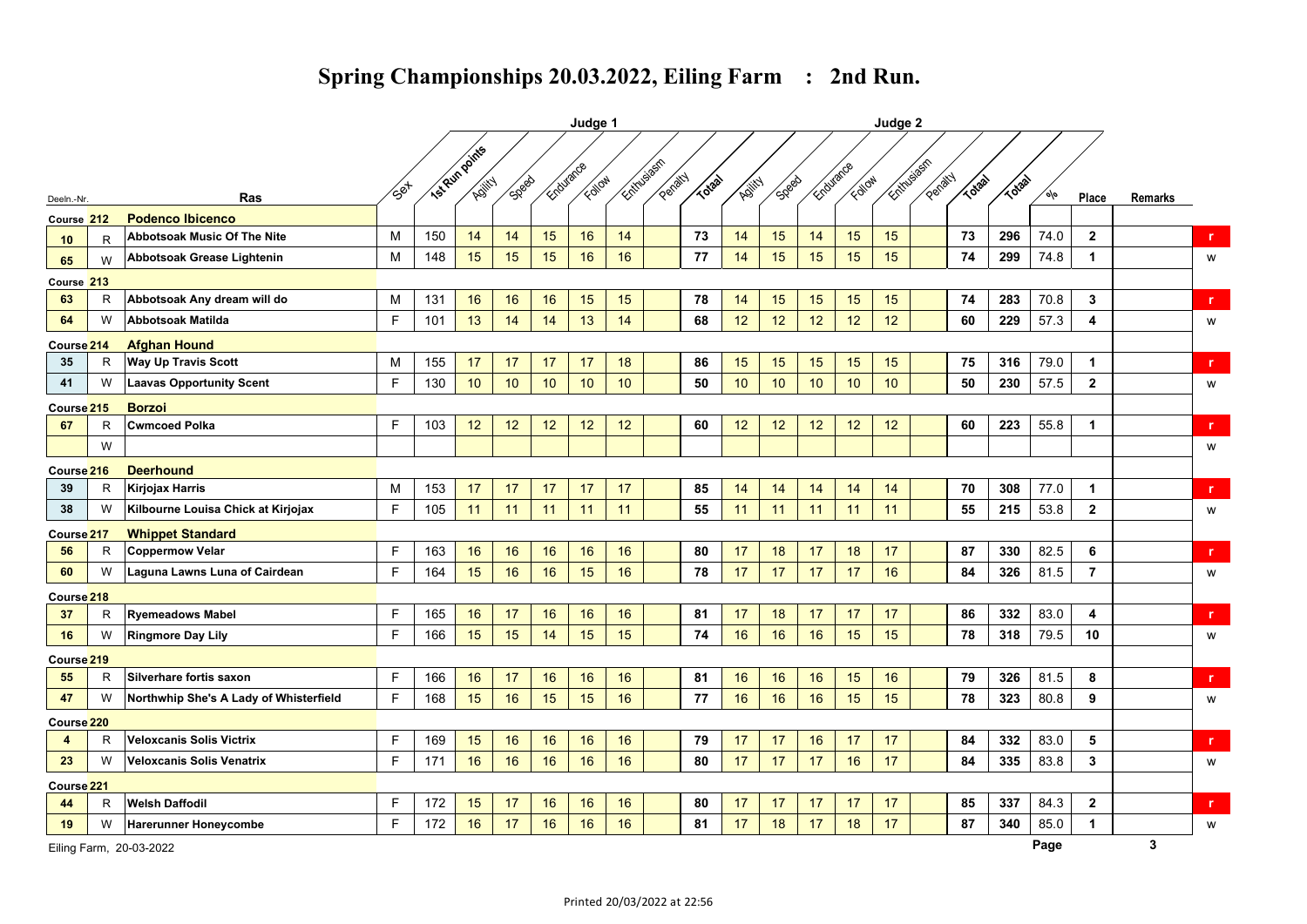|                       |              |                                   |               | Judge 1 |                |              |           |        |              |         |       |        |              |           | Judge 2 |            |         |       |         |      |                         |            |              |  |
|-----------------------|--------------|-----------------------------------|---------------|---------|----------------|--------------|-----------|--------|--------------|---------|-------|--------|--------------|-----------|---------|------------|---------|-------|---------|------|-------------------------|------------|--------------|--|
|                       |              |                                   |               |         | Isl Run points |              | Endurance |        | Entry States |         |       |        |              | Endurance |         | Entry Sean |         |       |         |      |                         |            |              |  |
| Deeln.-Nr.            |              | Ras                               | $\sqrt{5}$ et |         | Adjitch        | <b>Spect</b> |           | Follow |              | Penatty | Trail | Adjity | <b>Speed</b> |           | Follow  |            | Penalty | Todal | TOtal M | م∣ه  | Place                   | Remarks    |              |  |
| Course 222            |              | <b>Whippet Standard</b>           |               |         |                |              |           |        |              |         |       |        |              |           |         |            |         |       |         |      |                         |            |              |  |
| 27                    | R            | <b>Winterfellin Dashin Comet</b>  | М             | 156     | 16             | 17           | 16        | 16     | 16           |         | 81    | 16     | 16           | 16        | 15      | 15         |         | 78    | 315     | 78.8 | 12                      |            | $\mathbf{r}$ |  |
|                       | W            |                                   |               |         |                |              |           |        |              |         |       |        |              |           |         |            |         |       |         |      |                         |            | W            |  |
| Course 223            |              |                                   |               |         |                |              |           |        |              |         |       |        |              |           |         |            |         |       |         |      |                         |            |              |  |
| 68                    | R            | <b>Ardencote Dating Destiny</b>   | M             | 161     | 16             | 16           | 16        | 16     | 16           |         | 80    | 17     | 17           | 17        | 17      | 16         |         | 84    | 325     | 81.3 | 10                      |            | $\mathbf{r}$ |  |
| 29                    | W            | Winterfellin is a Free Elf        | M             | 161     | 16             | 16           | 16        | 15     | 16           |         | 79    | 17     | 17           | 16        | 16      | 16         |         | 82    | 322     | 80.5 | 11                      |            | W            |  |
| Course <sub>224</sub> |              |                                   |               |         |                |              |           |        |              |         |       |        |              |           |         |            |         |       |         |      |                         |            |              |  |
| 24                    | R            | <b>Winterfellin Tallenger</b>     | М             | 165     | 17             | 17           | 16        | 16     | 17           |         | 83    | 17     | 17           | 17        | 17      | 17         |         | 85    | 333     | 83.3 | $\overline{7}$          |            | $\mathbf{r}$ |  |
| 15                    | W            |                                   |               |         |                |              |           |        |              |         |       |        |              |           |         |            |         |       |         |      |                         |            | W            |  |
| Course <sub>225</sub> |              |                                   |               |         |                |              |           |        |              |         |       |        |              |           |         |            |         |       |         |      |                         |            |              |  |
| 66                    | $\mathsf{R}$ | Laguna Luna's Link                | M             | 166     | 16             | 17           | 16        | 16     | 16           |         | 81    | 17     | 16           | 17        | 16      | 16         |         | 82    | 329     | 82.3 | 9                       |            | r.           |  |
| 32                    | W            | <b>Silverhare Festive Snowelf</b> | M             | 165     | 17             | 17           | 16        | 16     | 16           |         | 82    | 17     | 17           | 17        | 17      | 17         |         | 85    | 332     | 83.0 | 8                       |            | W            |  |
| Course <sup>226</sup> |              |                                   |               |         |                |              |           |        |              |         |       |        |              |           |         |            |         |       |         |      |                         |            |              |  |
| 31                    | R            | <b>Harerunner Home Run</b>        | M             | 168     | 16             | 17           | 16        | 16     | 17           |         | 82    | 18     | 17           | 17        | 18      | 18         |         | 88    | 338     | 84.5 | 6                       |            | $\mathbf r$  |  |
| $\overline{2}$        | W            | <b>Ryemeadows Midnight Sun</b>    | M             | 166     | 17             | 17           | 17        | 16     | 18           |         | 85    | 18     | 18           | 18        | 18      | 18         |         | 90    | 341     | 85.3 | $\mathbf{3}$            |            | W            |  |
| Course <sub>227</sub> |              |                                   |               |         |                |              |           |        |              |         |       |        |              |           |         |            |         |       |         |      |                         |            |              |  |
| 25                    | R            | Veloxcanis Solis Victor           | М             | 168     | 17             | 16           | 17        | 17     | 16           |         | 83    | 18     | 17           | 17        | 17      | 18         |         | 87    | 338     | 84.5 | 5                       |            | $\mathbf{r}$ |  |
| 20                    | W            | <b>Harerunner Hurricane Fly</b>   | M             | 168     | 17             | 17           | 17        | 17     | 17           |         | 85    | 18     | 18           | 18        | 18      | 18         |         | 90    | 343     | 85.8 | $\overline{2}$          |            | W            |  |
| Course <sub>228</sub> |              |                                   |               |         |                |              |           |        |              |         |       |        |              |           |         |            |         |       |         |      |                         |            |              |  |
| 53                    | R            | Coppermow Ginger Ninja            | M             | 171     | 17             | 18           | 17        | 18     | 17           |         | 87    | 18     | 18           | 17        | 18      | 17         |         | 88    | 346     | 86.5 | $\mathbf{1}$            | <b>BIF</b> | r.           |  |
| 21                    | W            | Fierce Fireball Emeses Dream      | M             | 169     | 17             | 17           | 17        | 17     | 17           |         | 85    | 18     | 18           | 17        | 17      | 17         |         | 87    | 341     | 85.3 | $\overline{\mathbf{4}}$ |            | W            |  |
| Course <sup>229</sup> |              | #VALUE!                           |               |         |                |              |           |        |              |         |       |        |              |           |         |            |         |       |         |      |                         |            |              |  |
| $\mathbf{x}$          | R.           |                                   |               |         |                |              |           |        |              |         |       |        |              |           |         |            |         |       |         |      |                         |            | $\mathbf{r}$ |  |
| $\mathbf{x}$          | W            |                                   |               |         |                |              |           |        |              |         |       |        |              |           |         |            |         |       |         |      |                         |            | W            |  |
| Course 230            |              | #VALUE!                           |               |         |                |              |           |        |              |         |       |        |              |           |         |            |         |       |         |      |                         |            |              |  |
| $\mathbf{x}$          | R            |                                   |               |         |                |              |           |        |              |         |       |        |              |           |         |            |         |       |         |      |                         |            | r.           |  |
| $\mathbf x$           | W            |                                   |               |         |                |              |           |        |              |         |       |        |              |           |         |            |         |       |         |      |                         |            | W            |  |
| Course <sub>231</sub> |              | #VALUE!                           |               |         |                |              |           |        |              |         |       |        |              |           |         |            |         |       |         |      |                         |            |              |  |
| $\mathbf x$           | R            |                                   |               |         |                |              |           |        |              |         |       |        |              |           |         |            |         |       |         |      |                         |            | $\mathbf{r}$ |  |
| $\mathbf{x}$          | W            |                                   |               |         |                |              |           |        |              |         |       |        |              |           |         |            |         |       |         |      |                         |            | W            |  |
|                       |              | Eiling Farm, 20-03-2022           |               |         |                |              |           |        |              |         |       |        |              |           |         |            |         |       |         | Page |                         | 4          |              |  |